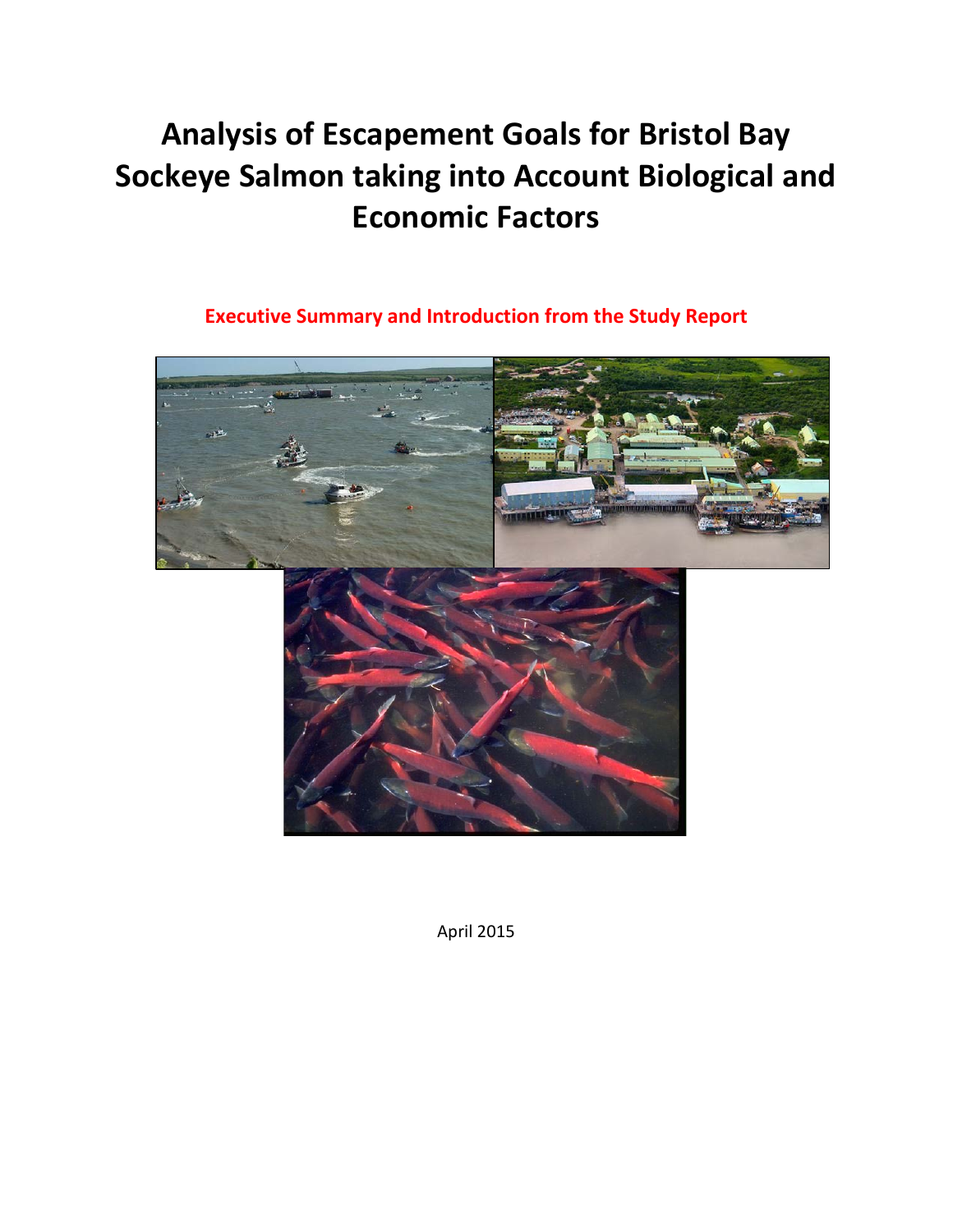# **Analysis of Escapement Goals for Bristol Bay Sockeye Salmon taking into Account Biological and Economic Factors**

# **Executive Summary and Introduction from the Study Report**

Prepared by:

#### **Curry J. Cunningham, Jocelyn Wang, Ray Hilborn, and Chris Anderson**

School of Fisheries and Aquatic Sciences University of Washington Box 355020, Seattle, WA 98195-5020

and

#### **Michael R. Link**

LGL Alaska Research Associates, Inc. 2000 W. International Airport Rd, Suite C1 Anchorage, AK 99502

*Prepared for:*

Bristol Bay Science and Research Institute PO Box 1464, Dillingham, Alaska 99576

Bristol Bay Regional Seafood Development Association 800 E. Dimond Blvd, Suite 3-131 #158 Anchorage AK 99515-2028

> The Alaska Board of Fisheries Juneau, AK

> > April 2015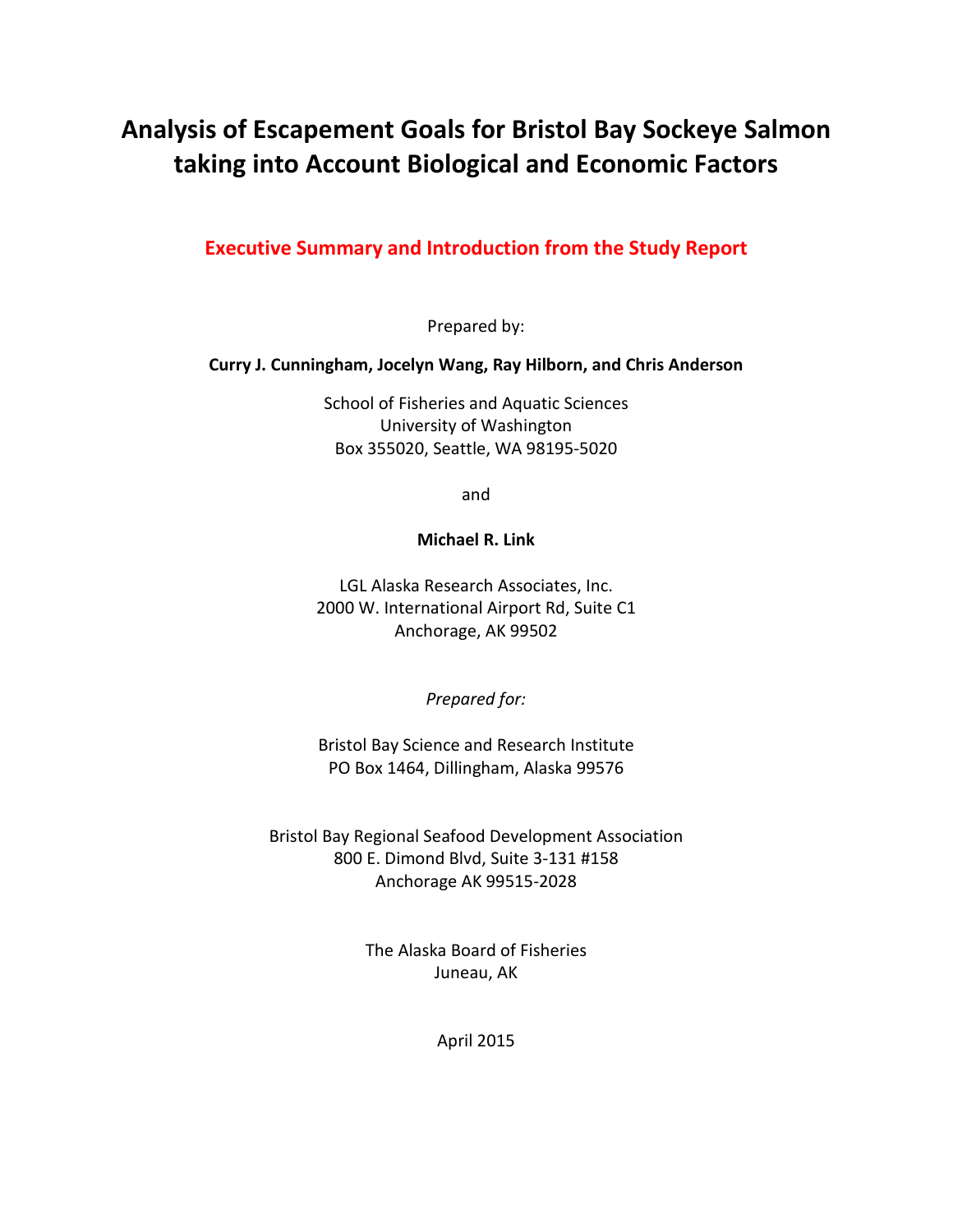#### **Executive Summary**

At an Alaska Board of Fisheries meeting in December 2012, the Alaska Department of Fish and Game (ADF&G) proposed increasing sockeye escapement goals for several river systems in Bristol Bay. After a movement by industry to get the Board of Fisheries to adopt optimum escapement goals (OEGs) at the then current escapement goal levels, ADF&G agreed to postpone implementing the proposed escapement goals until industry could study the biological and economic implications of changes to existing escapement goals. The industry was to work with ADF&G, fishermen and processors and to report back to the Board of Fisheries in two years, and prior to the 2015 fishing season.

A study was led by the Bristol Bay Science and Research Institute (BBSRI) with financial support from BBEDC (~80%) and the Bristol Bay Regional Seafood Development Association (~20%). Over the last 18 months, fishery scientists and economists from the University of Washington and BBSRI examined the biological and economic impacts of four alternative escapement goal policies, including the current escapement goals. As part of the study, an Advisory Panel (AP) was assembled with representatives of fishermen (set and driftnet), processors, an independent economist, and an ADF&G manager. The AP met five times over the last year to review methods and provide feedback on how to best quantify the impacts of different escapement goal policies.

This report is the second of two reports completed by the study team. In the first report, we examined the process of setting escapement goals believed to maximize catches (also known as BEGs or Biological Escapement Goals) by exploring some approaches different from those used by ADF&G.

#### **Study Approach**

We used computer models to simulate the fishery and the individual salmon stocks on a daily basis under alternate harvest policies to understand differences in key variables such as catch, value of harvest to fishermen and processors, and the inter-annual variability in these. Computer models were constructed that mimic the Bay's sockeye stocks, management rules (when to open and close the fishery), harvesting and processing revenues, and the effects of escapement levels on subsequent returns. The model was run for 100-year simulations, and these simulations were repeated 100 times for each escapement goal alternative to characterize differences among policies. We characterized the economic performance (i.e., revenue to harvesters and processors) across all escapement goals examined. All the alternatives we looked at would qualify as either sustainable escapement goals (SEGs) or BEGs, and as such, could be implemented by ADF&G without Board of Fisheries involvement.

#### **Alternative Escapement Goals Examined**

- 1. Current escapement goals (SEGs; in use through 2014)
- 2. ADF&G proposed SEGs and BEGs (those proposed in December 2012)
- 3. BEGs developed by ADF&G expected to provide maximum sustained yield (BEGs)
- 4. Escapement goals that vary with the size of the annual return (total return or TR-based escapement goals).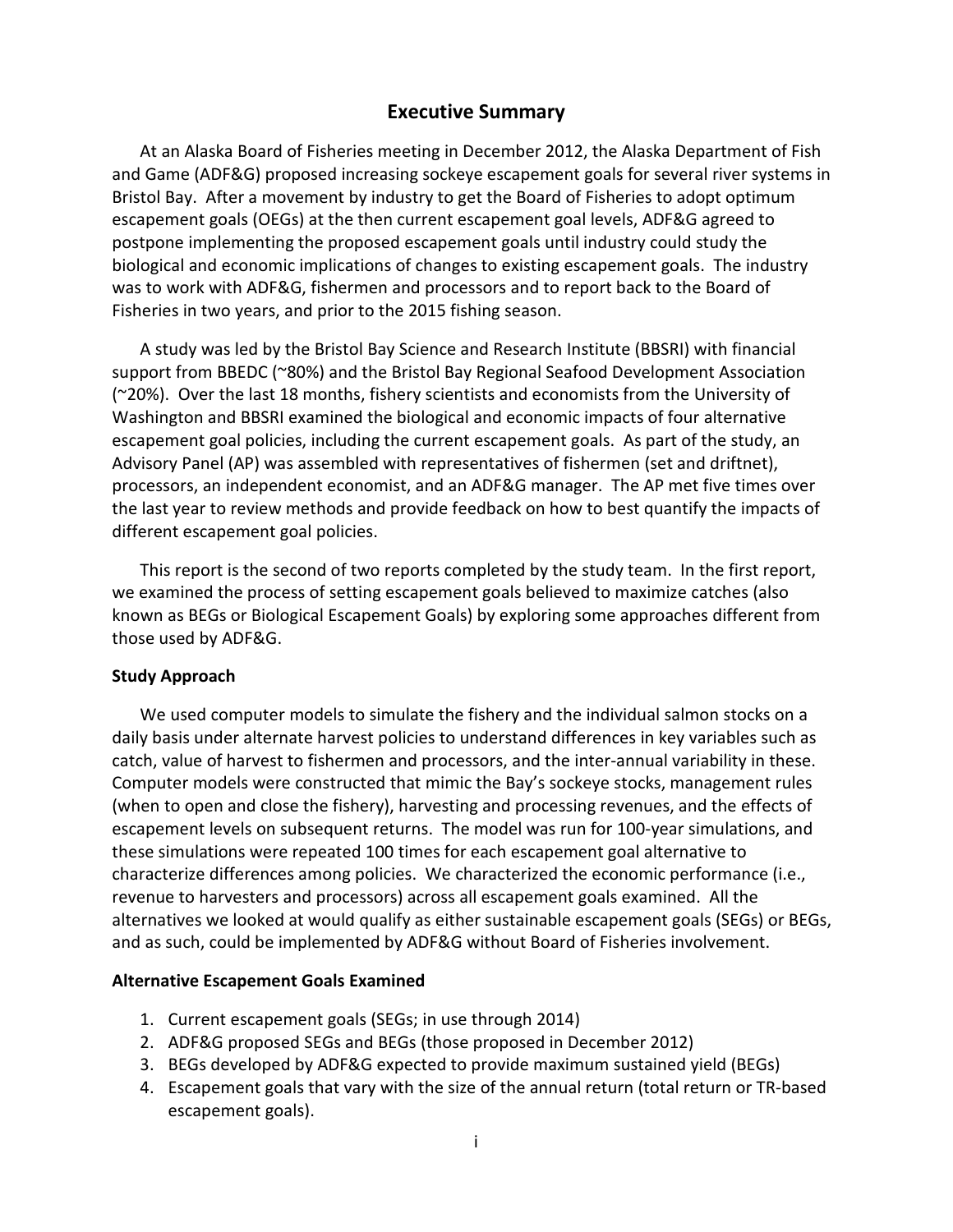#### **Key Findings**

- Generally, moving to higher escapement goals will produce larger and more variable runs and escapements across Bristol Bay, but this is not expected to translate into larger harvests or revenue to harvesters and processors. In some cases, harvests will be smaller under higher escapement goals.
- We expect a relatively flat plateau of catch and value of catch across a wide range of escapement levels; narrowly defined escapement goals do not seem warranted and, this also has implications for how to define "foregone harvest".
- Current and proposed SEGs are economically robust. In general, the current and the ADF&G proposed escapement goals performed well in terms of harvest and revenue to the harvesting and processing sectors, relative to BEGs.
- Pursuing theoretical maximum yield through traditional BEGs in Bristol Bay will likely lead to less average yield and more variable yield than the current and proposed SEGs, and a TR-based escapement goal policy. Management for BEGs also poses the greatest chance of small Bay-wide annual harvest. Escapement goals that we examined that increased for larger runs (TR-based escapement goals) provided the least variable harvests and lowest probability of small annual Bay-wide harvests.
- Given the dynamics of the Bristol Bay sockeye salmon populations and the fishing industry, the theoretical maximum yield (MSY) is not the practical maximum yield. The fishery cannot take full advantage of occasionally large returns to increase expected catch above alternative policies across many years. As a result, the current and proposed SEGs could be called BEGs, in a more broadly defined version of the term MSY.
- Escapement goal policies should provide for flexibility to managers given the variable and uncertain fish and fishery dynamics within and across fishing districts in the Bay.

#### **Recommendations from the Study's Advisory Panel**

The AP's recommendation to the Board of Fisheries (Appendix D) built upon the results presented here and, essentially, hybridized three of the escapement policies we examined: the lower bound of the current SEGs, the upper bounds of the proposed SEGs, and language in management plans that capture the spirit of the TR-based policy. The effect would be to have wider stock-specific escapement goal ranges than either the current or proposed SEGs, and provide guidelines to managers to achieve lower range escapements in small run years and higher range escapements in larger run years. The AP believed that if ADF&G could adopt a these revised SEGs, and the Board of Fisheries amend management plans, implementation of OEGs by the Board of Fisheries would not be necessary.

## *On March 16, 2015, ADF&G formally adopted the AP-recommended goals (RC013; Appendix E). On March 17, the Board of Fisheries adopted regulatory language mirroring that recommended by the AP (Appendix F).*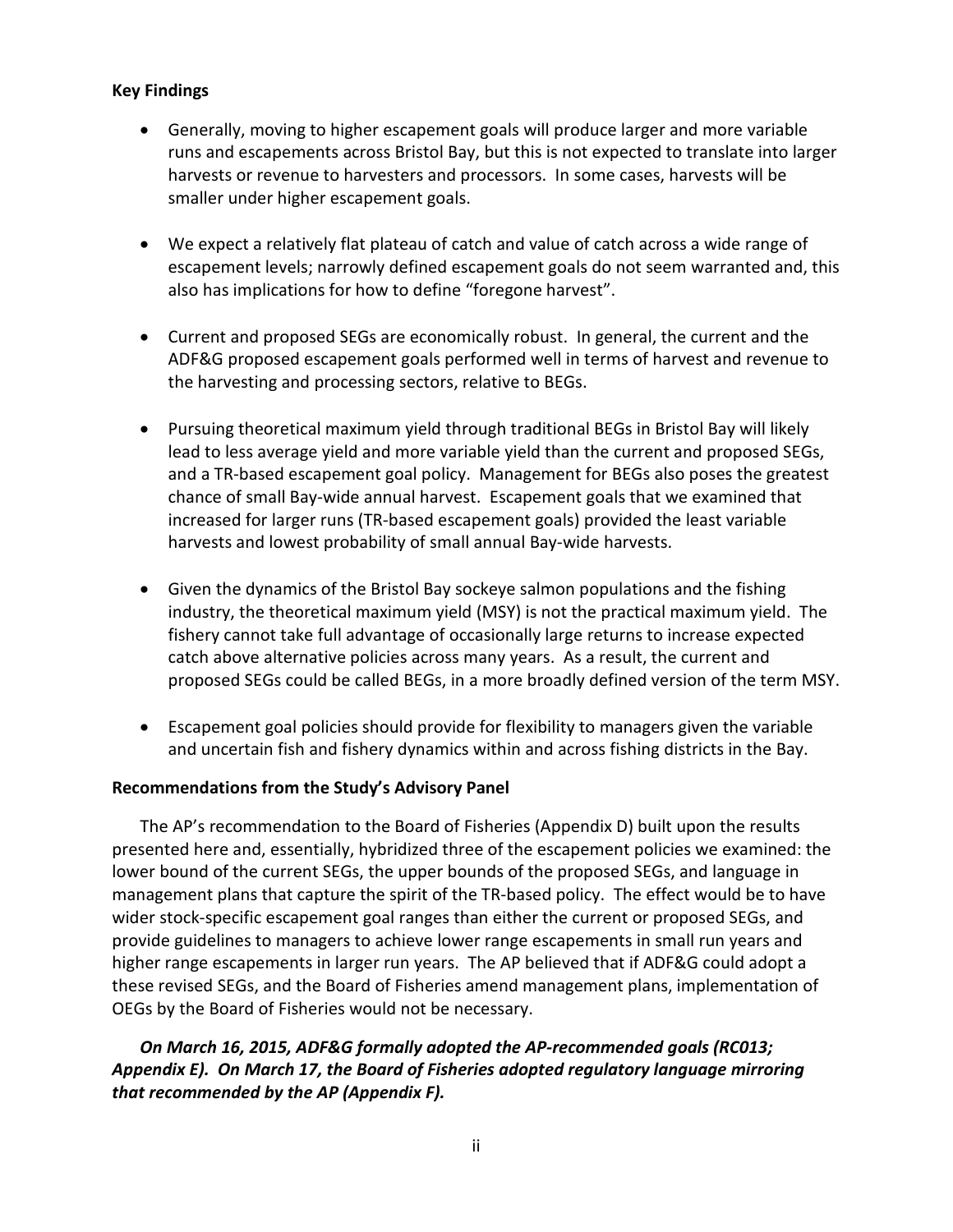# **Introduction**

In December 2012 the Alaska Board of Fisheries (BoF) struck a committee<sup>1</sup> to oversee the analysis of *optimum escapement goals* (OEGs)[2](#page-4-1) for Bristol Bay sockeye salmon. The BoF action was in response to proposed revisions to Bristol Bay sockeye salmon escapement goals by the Alaska Department of Fish and Game (ADF&G; Fair et al. 2012). This report is the outcome of an analysis of escapement goals for Bristol Bay sockeye salmon that take into account biological factors, management uncertainty, and economic factors.

The Bristol Bay Economic Development Corporation (BBEDC) committed to leading an analysis of alternative escapement goals through its non-profit subsidiary, the Bristol Bay Science and Research Institute (BBSRI). BBSRI retained fisheries scientists and economists from the University of Washington to conduct the analyses. Salmon processors in Bristol Bay and the driftnet fleet's Regional Seafood Development Association (RSDA) pledged logistical and/or financial support to the analysis. ADF&G agreed to postpone the implementation of recommended Sustainable and Biological Escapement Goals (SEGs and BEGs) for six sockeye stocks until the 2015 season, pending the results from the analysis, which was expected prior to the 2015 season.

# **Study Objectives**

- 1. Examine alternative approaches to estimating maximum sustained yield (MSY) escapement goals for Bristol Bay sockeye salmon stocks, and compare to those from Fair et al. (2012).
- 2. Build a biological model of the population dynamics of 9 Bristol Bay sockeye stocks and simulates daily returns to four of the five Bristol Bay fishing districts (Figure 1) based on previous escapement levels.
- 3. Build a model of the daily management decisions to mimic fishery manager behavior in Bristol Bay.
- 4. Build a model that captures key economic factors affecting the value of the catch from the Bristol Bay salmon fishery.
- 5. Conduct a management strategy evaluation by simulating the daily management, harvesting, and processing over replicate 100-year simulations. Compare alternative escapement goal policies by characterizing at catch, escapement, and harvester and processor revenue among alternatives.

The first objective was addressed and reported by Cunningham et al. (2015).

<span id="page-4-0"></span> <sup>1</sup> Appendix A describes the mission of the "BoF Committee"; this is different from the Advisory Panel set up to provide input to the study (Appendix B).

<span id="page-4-1"></span><sup>&</sup>lt;sup>2</sup> OEG is a broad term that encompasses alternative fixed escapement goals and harvest policies that attempt to meet objectives such economic or social, while maintaining biological sustainability. From 5 AAC 39.222 f (25)

*<sup>&</sup>quot;"optimal escapement goal" or "OEG" means a specific management objective for salmon escapement that considers biological and allocative factors and may differ from the SEG or BEG; an OEG will be sustainable and may be expressed as a range with the lower bound above the level of SET, and will be adopted as a regulation by the board; the department will seek to maintain evenly distributed escapements within the bounds of the OEG."*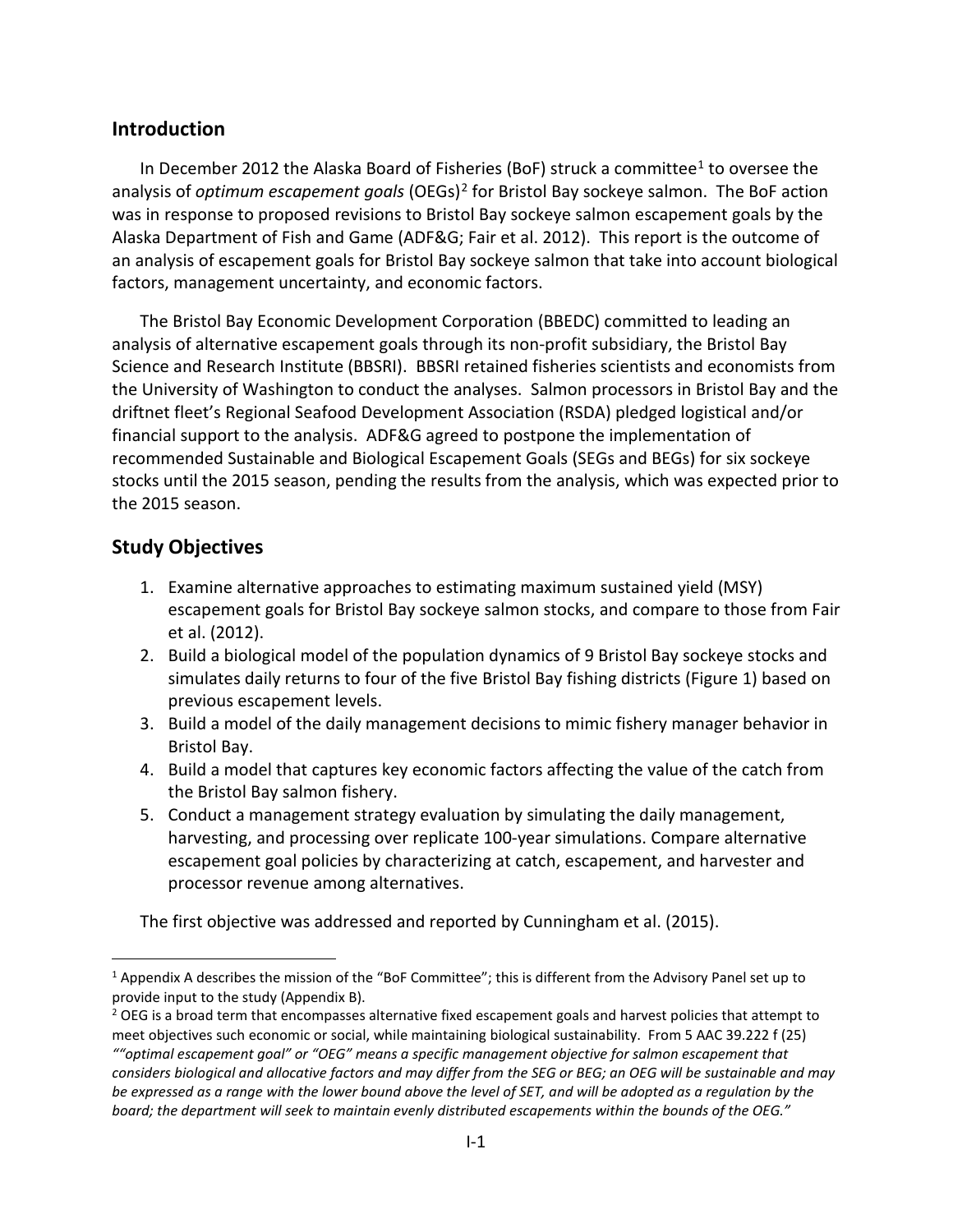

Figure 1. Commercial Salmon Fishery Management Districts, Bristol Bay, Alaska (credit ADF&G).

#### **Study Approach**

We used computer models to simulate the fishery and the individual salmon stocks under alternate harvest policies to understand differences in key variables such as catch, value of harvest to fishermen and processors, and the inter-annual variability in these. This is a standard and generally accepted approach referred to in the literature as Management Strategy Evaluation or MSE (Butterworth and Punt 1999; Sainsbury et al. 2000). MSE does not typically seek to prescribe an optimal strategy, but instead provides decision makers with the information on which to base a rational decision, given their objectives, preferences, and attitudes to risk. Computer models were constructed that mimic the Bay's sockeye stocks, management rules (when to open and close the fishery), harvesting and processing revenues, and the effects of escapement levels on subsequent returns. The model was run for 100-year simulations, and these simulations were repeated 100 times for each escapement goal alternative to characterize differences among policies.

We characterized the economic performance (i.e., revenue to harvesters and processors) across all escapement goal alternatives examined. However, all the alternatives we looked at would qualify as either sustainable escapement goals (SEGs) or BEGs and as such, could be implemented by ADF&G without BoF involvement. The term OEG has a relatively narrow application as a management approach that only the BoF can implement, and therefore it was not necessary to use the term OEG to describe any of the alternatives we examined.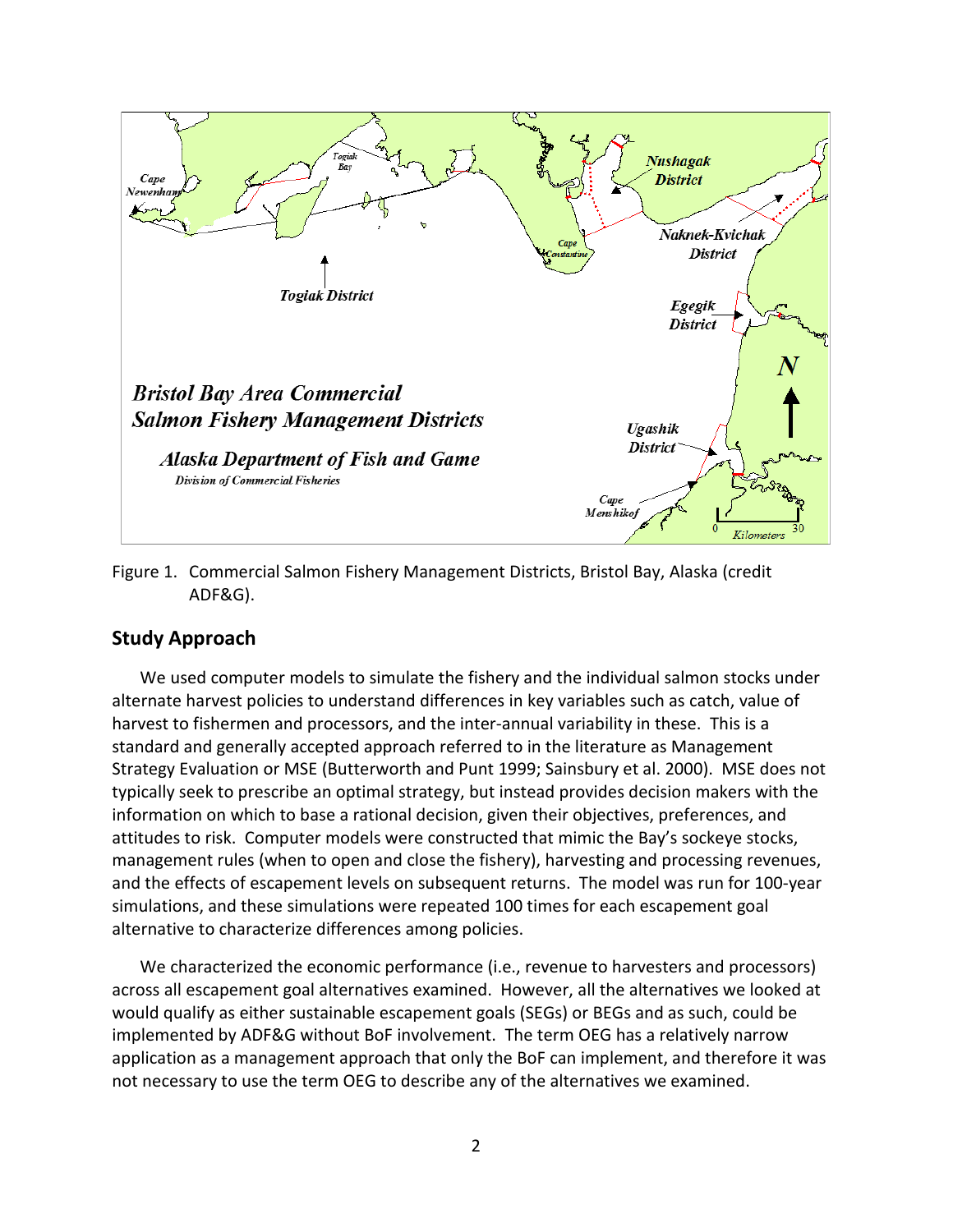# **Alternative Escapement Goals Examined**

We looked at four alternative sockeye salmon escapement goals (EGs) for six river systems in the Bay (Figure 2, Appendix C) including Ugashik, Egegik, Naknek, Nushagak, Wood, and Igushik. Alternative goals for Alagnak, Kvichak, and Togiak were not considered.

- 1. Current SEGs (sustainable escapement goals; Baker et al. 2006)
- 2. Proposed SEGs (and BEGs ) from Fair et al. (2012)
- 3. BEGs (biological escapement goals based on maximum sustained yield)
- 4. Total Return based escapement goals (TR-based EGs).



Figure 2. River systems and associated commercial sockeye salmon stocks of Bristol Bay, Alaska.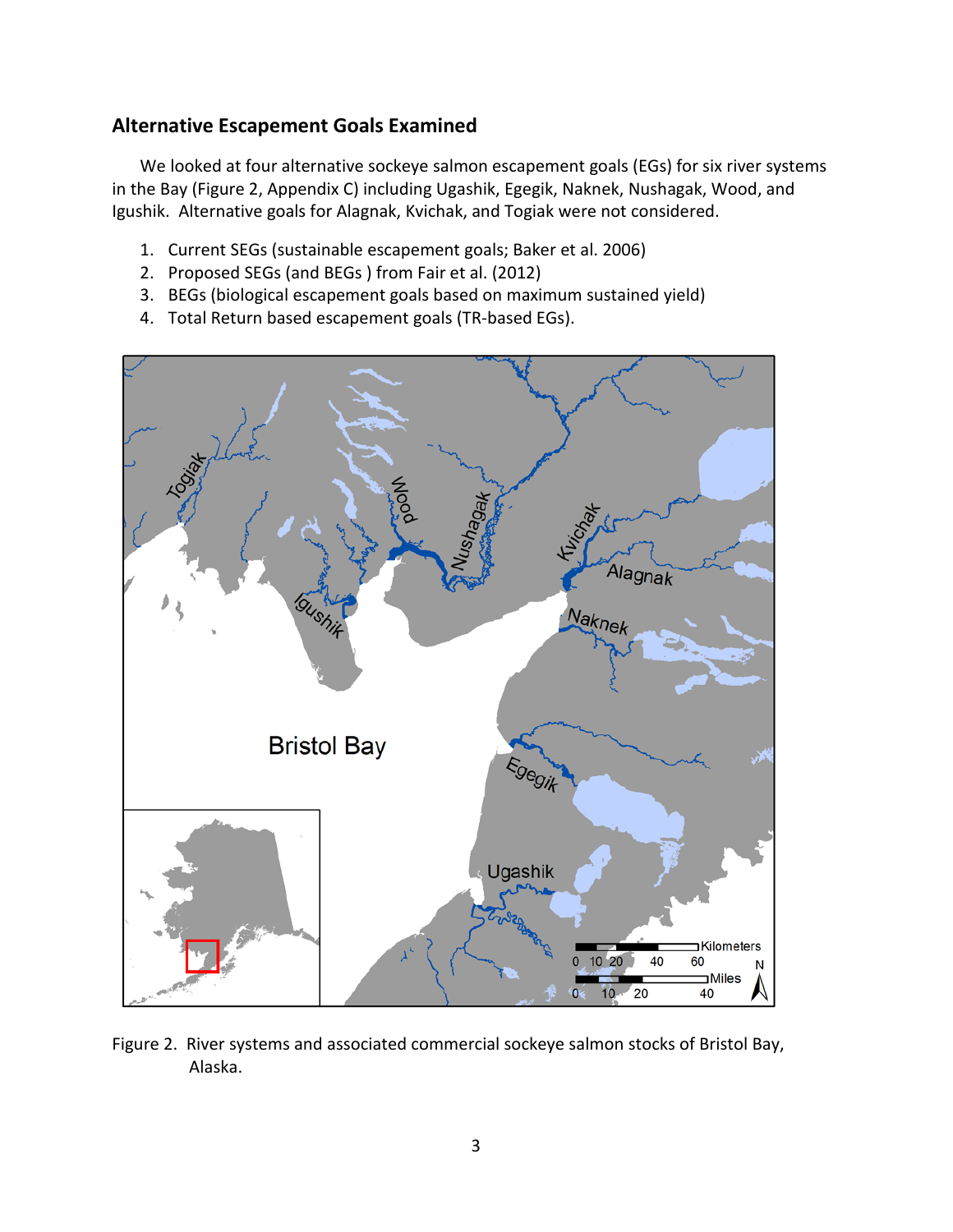The first three alternatives stem from current and proposed escapement goals (Baker et al. 2006; Fair et al. 2012). The TR-based EGs were created through work with the Advisory Panel over the last year to develop and refine the study methods and alternative EG policies to examine. Building upon the work of Fair et al. (2012), the group discussed the finding that some of the SEGs in the Bay do not encompass the escapement believed to produce MSY (i.e., the BEG estimate) and, that the industry may be unnecessarily foregoing yield by not reaching some of these higher escapements under the current and proposed SEG regimes. Many on the AP believed that achieving escapement closer to the MSY-based BEG would be more appropriate when runs were large, but to manage for a higher goal in years of low returns would be damaging to the viability of the industry. ADF&G staff noted that they often, through the vagaries of run timing and compression, and the fishing fleet and processing capacity, hit the lower end of the escapement goal ranges in small runs and the upper ends in larger runs.

The AP suggested that we examine an alternative EG policy whereby the escapement goals were a function of run size, similar to what has been done for the Kvichak for many years. The study team created a set of TR-based escapement goals based on:

- Two bins or ranges for the EG, one for annual returns above and one for below the median or 50<sup>th</sup> percentile of historical returns (1956-2014);
- the lower bin equal to the current SEG bounds; and
- The upper bin designed to encompass or get much closer to the BEG point estimate.

Something important to note about how we modeled management under TR-based EGs is that we essentially mimicked what ADF&G said they often do, but provide for a wider escapement goal range than the current or proposed SEGs. That is, when the runs are large, the modeled management targets the upper end of the range, and vice versa. Whether any TRbased strategy might prefer formal upper and lower bins, or if it would be more beneficial to just provide managers with a single wider EG range to work within, was a topic of discussion for our final AP meeting.

# **Organization of this Report**

The report has been structured as follows.

- Executive Summary: summarize methods and key findings.
- Introduction: impetus for the study, background and previous work on the topic, study design, and the study's Advisory Panel.
- Chapter 1: biological and management model methods and results.
- Chapter 2: economic modeling and results.
- Chapter 3: general conclusions and recommendations.
- Appendices.

The modeling described in Chapters 1 and 2 was tightly interconnected during the analysis, but for accessibility and readability, these components are presented in two standalone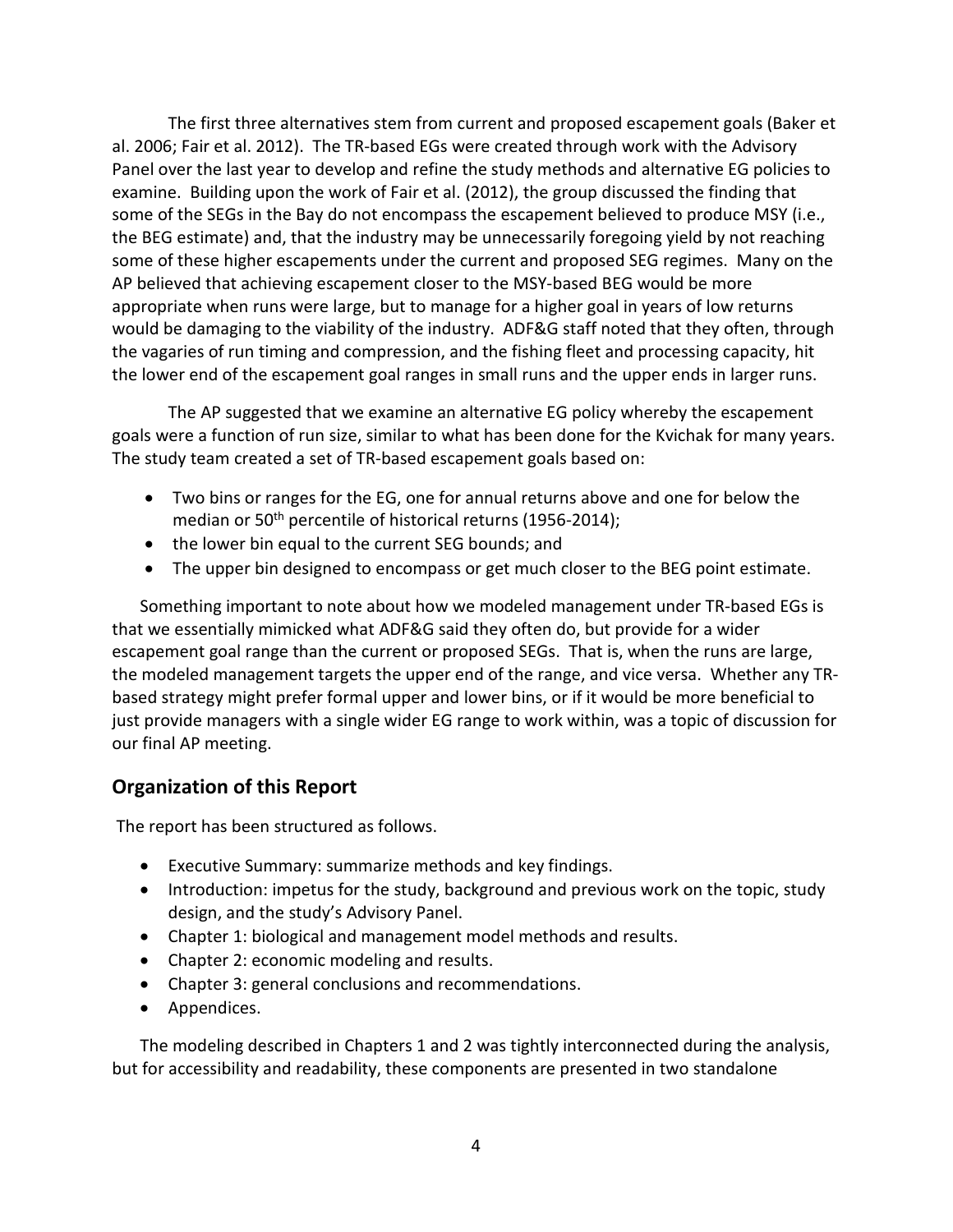documents. Our goal is for each chapter to become the basis for a peer-reviewed journal article.

#### **Background and Previous Work**

Fishery scientists and economists, and many of those in the fishing industry, have recognized for some time that economic performance of the Bristol Bay salmon fishery may not be optimized or maximized for escapement levels that, in theory, will provide Maximum Sustained Yield (MSY; i.e., the largest average catch over the long run). Despite large average annual returns and catches, the industry in the Bay had a period of economic losses in the most recent decade, and prompted some to explore opportunities to improve the economic performance of the fishery (Link et al. 2003; Schelle 2004). Further, competition from aquaculture has dramatically reduced prices paid for fish and the profitability of the fishery has declined from its peak in the 1980s. Profitability continues to struggle despite a near recordlong series of large catches in the most recent decade.

Link et al. (2003) identified areas of foregone wealth under the current structure of the fishery and suggested a number of methods for improving the economic performance of the fishery, including (1) reducing harvesting capacity, (2) spreading harvesting across time, (3) exploring alternative harvesting methods, (4) improving product quality, (5) improved marketing, and (6) eliminating the race for fish by assigning shares of the harvest to participants. Schelle (2004) found that an optimum number of fishing vessels for economic benefit is considerably less than currently permitted to operate in Bristol Bay.

Hilborn (2006) provided a compelling picture of why a focus on biological yield has led to a biological success story but at the expense of economic success in Bristol Bay. To improve the situation, he points to an obvious need for harvest strategies that maximizes economic return rather than biological return, but notes that there is no party responsible for economic management of the fishery within the State of Alaska.

Bue et al. (2008) examined escapement goal policies to maximize catch and economic returns from the Egegik River stock by taking into account harvesting and processing costs. The analysis was limited to a single fishing district while harvest and processing capacity, and impacts of harvest volume on price, are a Bristol Bay wide phenomena. They found that although a fixed MSY-based escapement goal policy can be expected to maximize catch, revenue will be maximized by periodically harvesting the stock at escapement levels below the MSY level, and that the profit from the fishery would be enhanced by limitations on the harvesting and processing capacity. This work provided some evidence that it may not be economically benefical to maintain capacity to harvest every last fish in occasional large runs.

Valderrama and Anderson (2010) examined market interactions of the Bristol Bay salmon fishery and world aquaculture markets. Their study demonstrated that the initial high profitability of the fishery following limited entry was dissipated by overcapacity in the fishing fleet and price declines caused by aquaculture, further highlighting the need to consider factors beyond MSY if profitability in the fishery is to improve.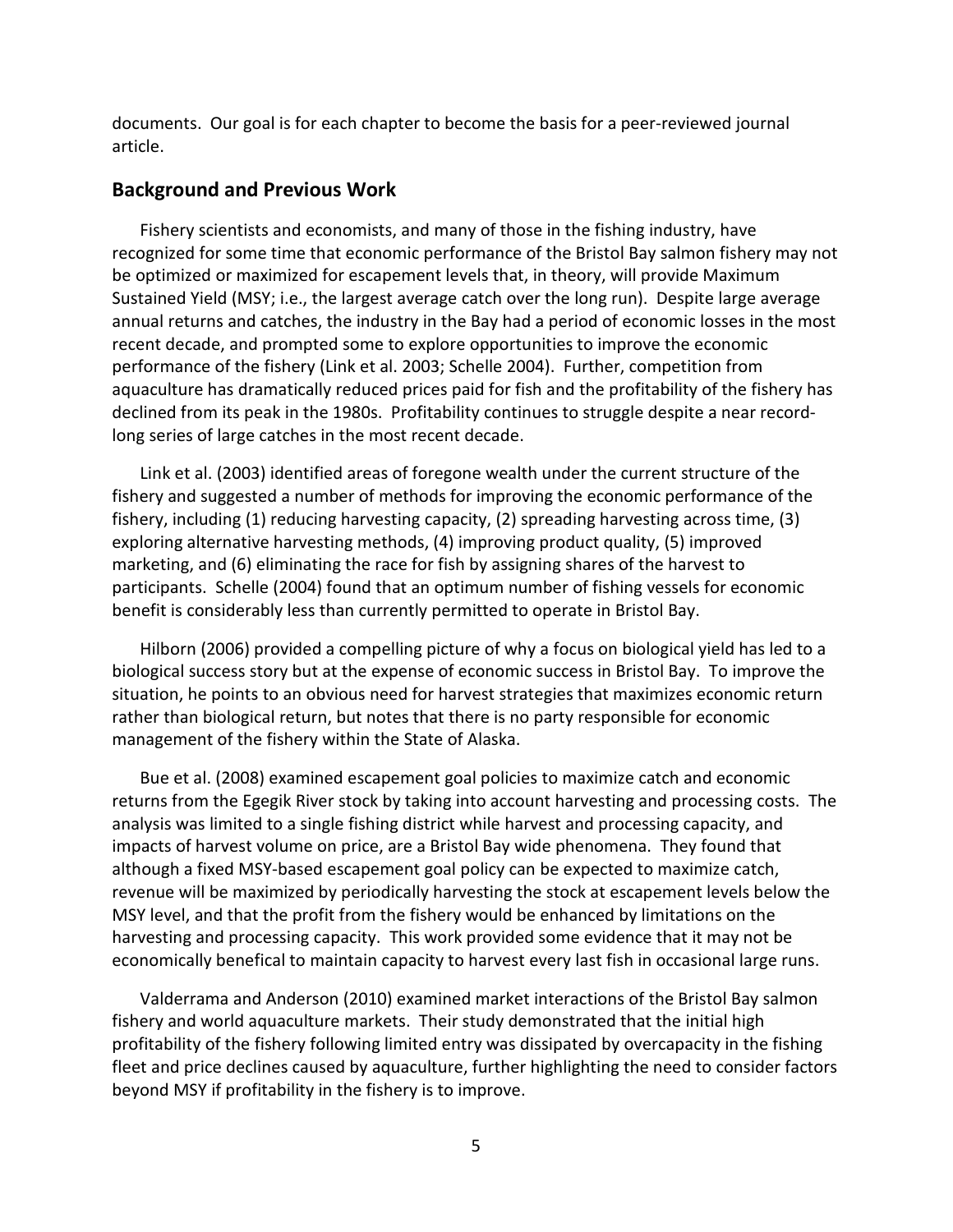Steiner et al. (2011) explored two alternatives to the current fixed escapement goal policy of the Bristol Bay fishery: a fixed harvest rate and a fixed harvest policy, and evaluated whether these could ensure the biological sustainability while enhancing the economic returns. They modeled the dynamics of 9 Bristol Bay stocks under three harvest strategies, the effects of annual Bay and Alaska-wide harvest volume on price, and the future fish price scenarios based on expected aquaculture and natural production. They attempted to isolate whether stabilizing annual catches would lead to greater revenue to the fishery via the inverse relationship between harvest volume and price; they did not attempt to model changes in product mix that might be possible among different harvest strategies, or, most importantly, the intra-season fish and fishery dynamics that affect daily and annual catches and product mixes. Analyses indicated that fixed harvest and harvest rate policies could possibly lead to additional revenue by making higher valued products possible, and might reduce processing costs over those of a fixed escapement goal policy. Steiner et al. (2011) found that transferring the inter-annual variability in catches that occur under a fixed escapement goal policy to the achieved escapement levels under fixed harvest and harvest rate policies could improve the revenue from the fishery, and would not compromise the sustainability of the Bristol Bay stocks.

Valderrama and Anderson (2013) built an econometric model of the Bristol Bay fishery to characterize benefits of management schemes. For example, cooperatives could lower the harvest costs and make the fishery more economically viable in the face of continued competition from the aquaculture sector. Their study predicted that large declines in ex-vessel prices might drive a harvesting cooperative to select escapement targets that exceed MSY BEGs. Their work also predicted that an optimal number of driftnet permits in the fishery is probably closer to 900 vessels from the current 1,860, which is similar to the 800-1,200 recommended as an optimum number by Schelle (2004).

In summary, a growing body of work suggests that the economic performance of the Bristol Bay fishery might be enhanced by shifting emphasis toward economic objectives without harming the long-term biological sustainability of the stocks. No previous work has directly addressed the practicalities of policy implementation given the intra-season dynamics of the fish stocks, fishery and fishery management process. This study set out to include these and other aspects in a comprehensive MSE analysis.

#### **The Study's Advisory Panel**

An Advisory Panel (AP) of representatives from harvesting and processing sectors, ADF&G, and independent scientists was formed to provide input to the development of alternative escapement goal strategies and to the economic modeling components of the project. AP input helped to help evaluate the practical consequences of any modifications to escapement goals. The three-person BoF OEG committee members were members of the AP. Appendix B provides the Terms of Reference for the AP, its membership, and the dates and locations of its five meetings over the course of 2014 and 2015.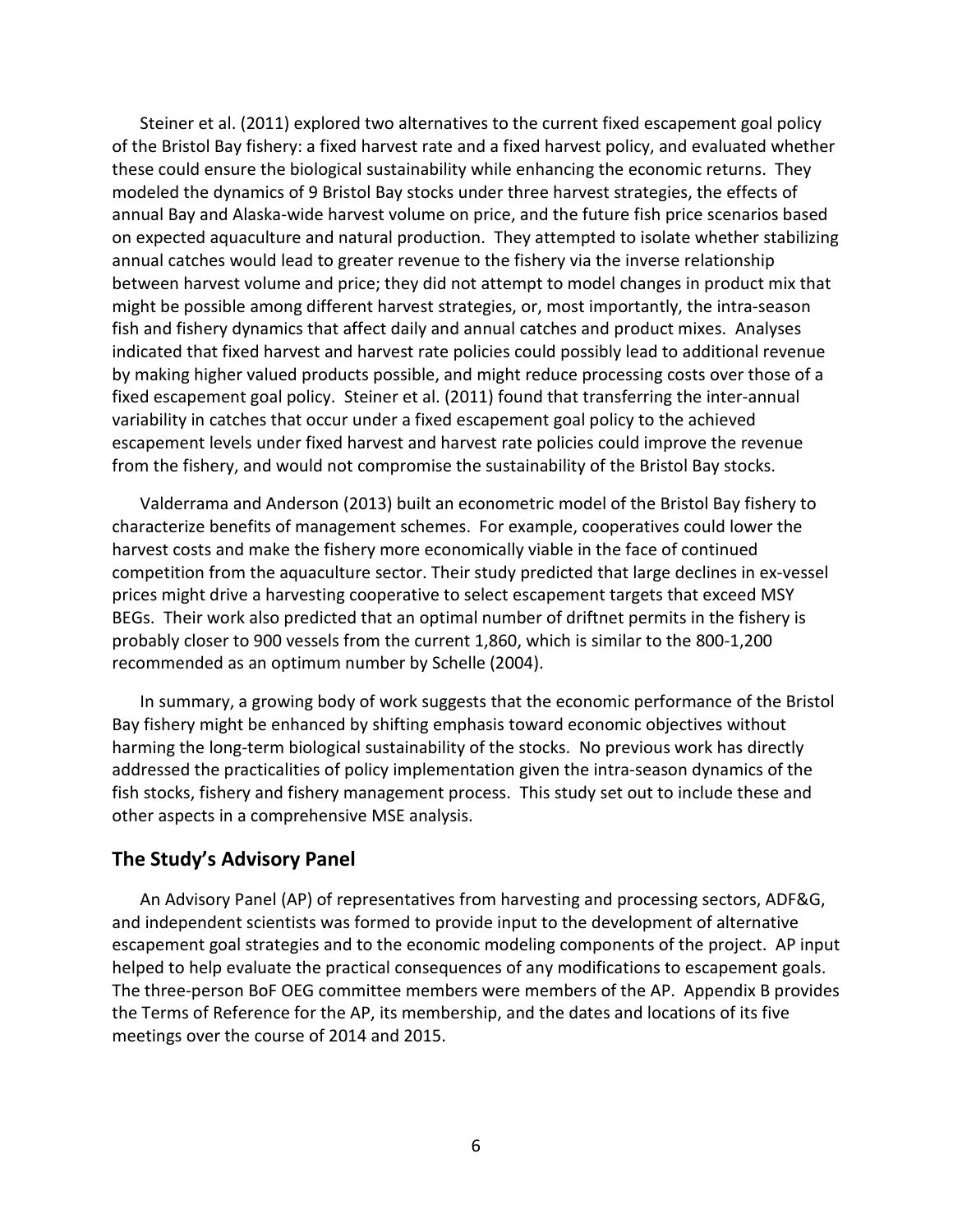# **Acknowledgements**

- Keggie Tubbs (BBSRI) provided administrative support for the study team and the AP.
- The Bristol Bay Regional Seafood Development Association contributed funding and provided a person to serve on the AP.
- Trident Seafoods (Heins), North Pacific Seafoods (Monroe), and Deep Sea Fisheries (Boggs) provided a person to serve on the AP.
- North Pacific Seafoods provided meeting space for the AP meetings in Seattle.
- Alaska Department of Fish and Game generously provided staff time (Regnart) to the AP, and Bristol Bay management and research staff provided feedback on the study as it developed, and reviewed a first draft of the two project reports.
- The Southwest Alaska Vocational and Education Center (SAVEC) provided meeting space for the AP and accommodation for the study team in King Salmon.

# **References**

- Baker, T.T., L.F. Fair, R.A. Clark, and J.J. Hasbrouck. 2006. Review of salmon escapement goals in Bristol Bay, Alaska 2006. Anchorage.
- Bue, B.G., R. Hilborn, and M.R. Link. 2008. Optimal harvesting considering biological and economic objectives. Can. J. Fish. Aquat. Sci. 65: 691-700.
- Butterworth, D.S., and Punt, A.E. 1999. Experiences in the evaluation and implementation of management procedures. ICES Journal of Marine Science, 56: 985–998.
- Cunningham, C.J., D. Schindler, R. Hilborn. 2015. An evaluation of biological escapement goals for sockeye salmon of Bristol Bay, Alaska. Unpublished draft report prepared for the Bristol Bay Science and Research Institute, Dillingham, and the Bristol Bay Regional Seafood Development Association, Alaska. 48 p.
- Fair, L.F., C.E. Brazil, X. Zhang, R.A. Clark, and J.W. Erickson. 2012. Review of salmon escapement goals in Bristol Bay, Alaska, 2012. Alaska Department Fish and Game, Anchorage, Alaska. Fisheries Manuscript Series No. 12-04.
- Hilborn, R. 2006. Fisheries success and failure: the case of the Bristol Bay salmon fishery. Bulletin of Marine Science 78:487-498.
- Link, M.R., M.L. Hartley, B. Waldrop, J.E. Wilen, and J. Barnett. 2003. An analysis of options to restructure the Bristol Bay salmon fishery. Unpublished report prepared for the Bristol Bay Economic Development Corporation, Box 1464, Dillingham, AK, and the Joint Legislative-Salmon-Industry Task Force, Alaska Legislature, Juneau, AK, 104 p. + 193 p. of Appendices. Available from [www.bbsalmon.com.](http://www.bbsalmon.com/)
- Sainsbury, K.J., Punt, A.E. and Smith, A.D.M. 2000. Design of operational management strategies for achieving fishery ecosystem objectives. ICES Journal of Marine Science, 57: 731–741.